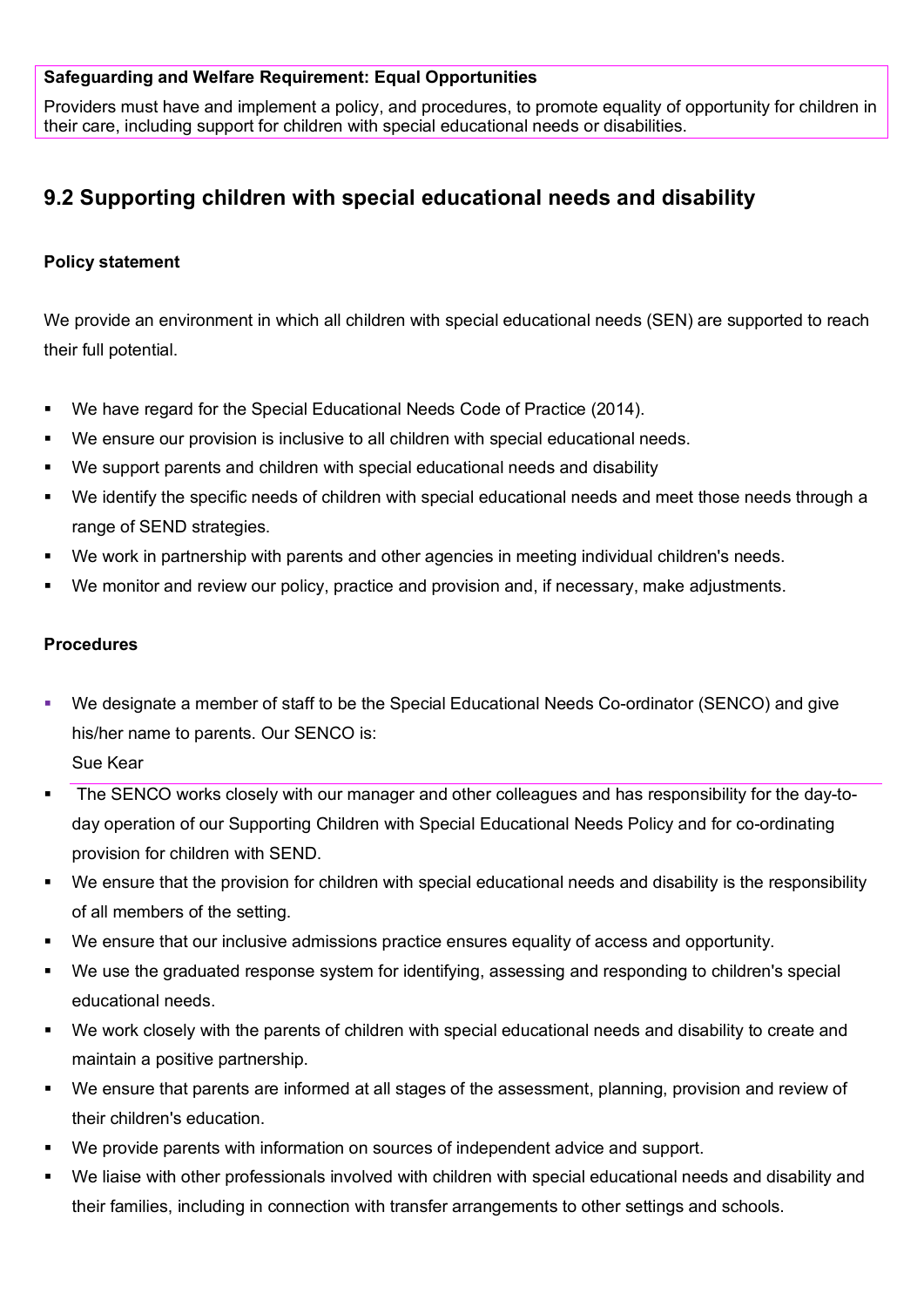We provide a broad, balanced and differentiated curriculum for all children with special educational needs.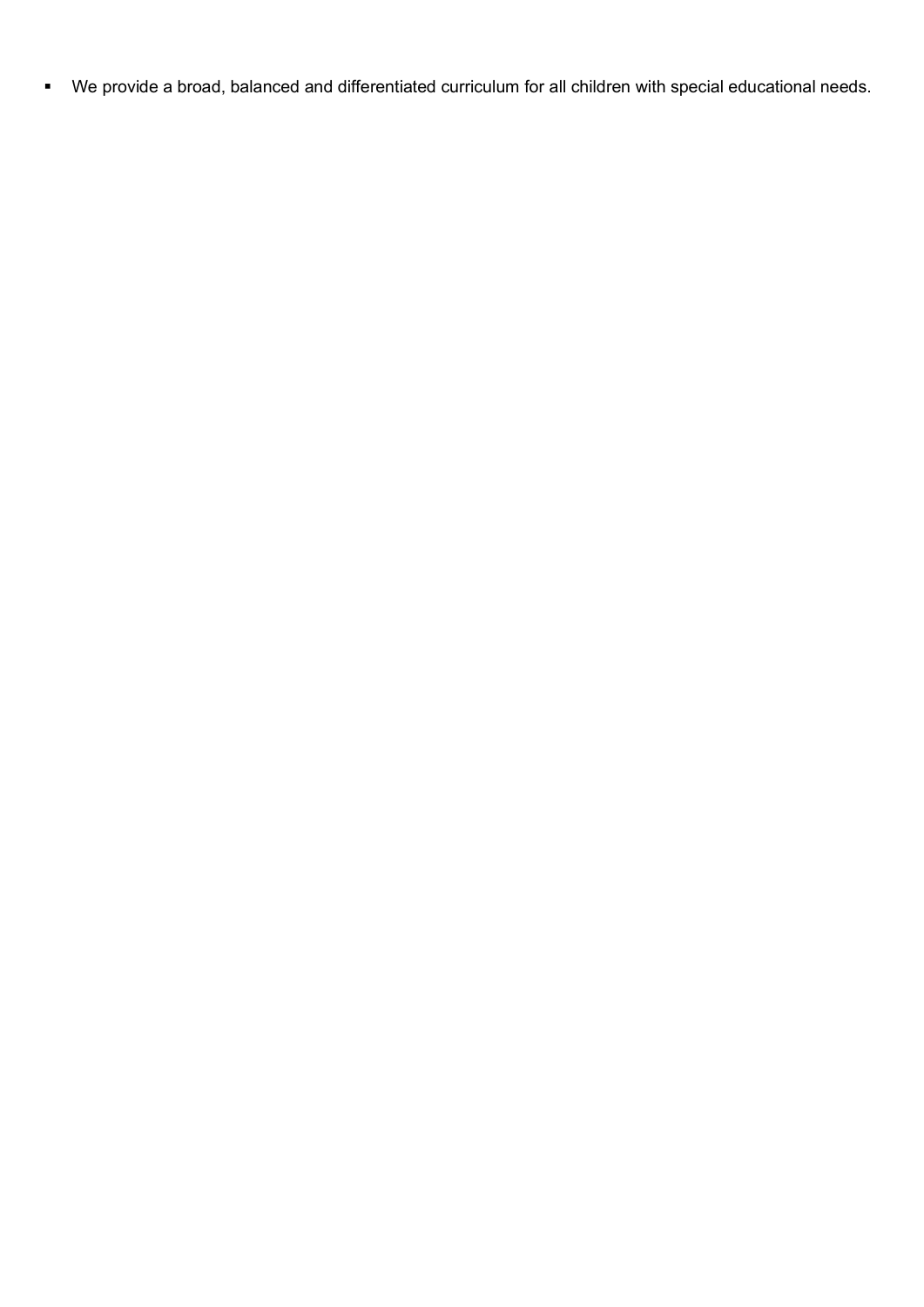- We use a system of planning, implementing, monitoring, evaluating and reviewing individual educational plans (IEPs) for children with special educational needs.
- We ensure that children with special educational needs are appropriately involved at all stages of the graduated response, taking into account their levels of ability.
- We have systems in place for supporting children during the Early Years Action stages of the graduated response (stage 2 on Continuum of Needs).
- We have systems in place for working with other agencies through each stage of the Common Assessment Framework (CAF) or local alternative, for example, Early Help Assessment, Early Years Action Plus (stage 3 of Continuum of Need), Statutory Assessment and the Statementing process (stage 4 of Continuum of Need).
- We use a system for keeping records of the assessment, planning, provision and review for children with special educational needs.
- We provide resources (human and financial) to implement our Supporting Children with Special Educational Needs Policy.
- We ensure that all our staff are aware of our Supporting Children with Special Educational Needs Policy and the procedures for identifying, assessing and making provision for children with SEN. We provide inservice training for parents, practitioners and volunteers.
- We raise awareness of any specialism the setting has to offer, e.g. Makaton trained staff.
- We ensure the effectiveness of our special educational needs provision by collecting information from a range of sources e.g. Individual Education Plan reviews, ECHP (Education, Care and Health Plan), staff meetings, parental and external agency's views, inspections and complaints. This information is collated, evaluated and reviewed annually.
- We provide a complaints procedure.
- We monitor and review our policy annually.

# **Further guidance**

- **In Its and Support Intervention: Identifying and Supporting Children with Additional Needs (DCSF 2010)**
- **Early Years Foundation Stage Statutory Framework (DfE 2012)**
- The Team Around the Child (TAC) and the Lead Professional: A Guide for Managers (CWDC 2009)
- **Working Together to Safeguard Children (DfE 2013)**
- Special Educational Needs & Disability Code of Practice 0-25 years July 2014

| This policy was adopted by       | <b>Costock Pre-school</b> | (name of provider) |
|----------------------------------|---------------------------|--------------------|
| On                               | <b>March 2020</b>         | (date)             |
| Date to be reviewed              | January 2021              | (date)             |
| Signed on behalf of the provider |                           |                    |
| Name of signatory                |                           |                    |